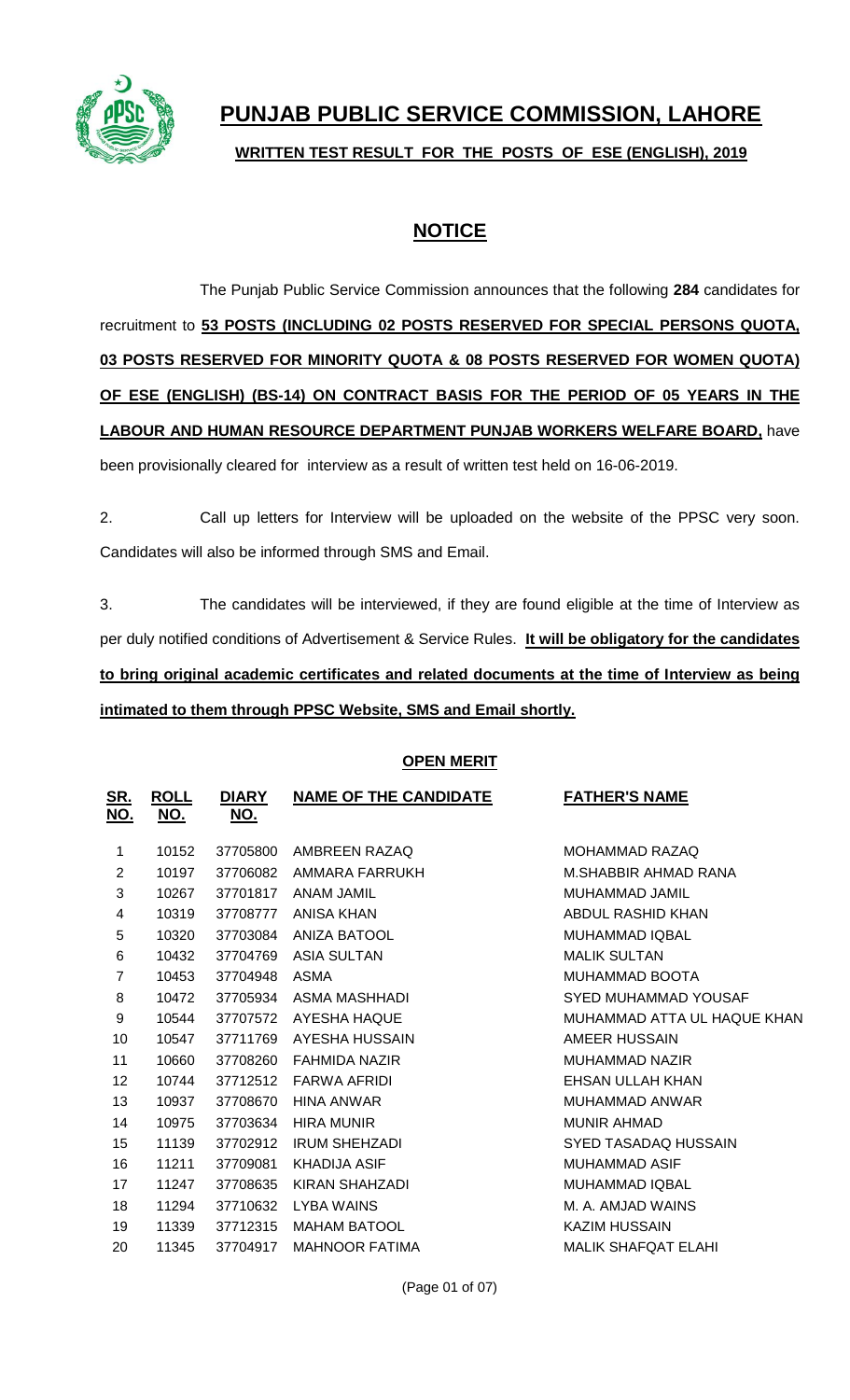| 21     | 11377 |                   | 37700443 MALAIKA                     |
|--------|-------|-------------------|--------------------------------------|
| 22     | 11499 |                   | 37702970 MEHAK AHSAN                 |
| 23     |       |                   | 11647 37712530 NABILA GHULAM HUSSAIN |
| 24     | 11672 |                   | 37711034 NADIA SAMINA                |
| 25     | 11830 |                   | 37712288 NOREEN INAYTE               |
| 26     | 11845 |                   | 37701543 NOSHEEN GUL                 |
| 27     |       |                   | 11913 37701541 RABIA KHAN            |
| 28     | 12015 |                   | 37702538 RIZMA FAZIL HUSSAIN         |
| 29     |       |                   | 12195 37705110 SADIA MUDDASSIR       |
| 30     |       |                   | 12392 37708885 SAMRA SHUJAT          |
| $31 -$ |       |                   | 12408 37708990 SANA ABDUL RAZZAQ     |
| 32     | 12455 |                   | 37710696 SANIA AMBREEN               |
| 33     |       |                   | 12469 37700618 SARA AZMAT            |
| 34 —   |       |                   | 12728 37711116 SIDRA TAHIRA          |
| 35     |       |                   | 12746 37704869 SOBIA AMJAD           |
| 36 —   | 12773 |                   | 37706716 SOMIA RIAZ                  |
| 37     |       |                   | 12836 37702191 SUMMIYA FASIH         |
| 38     |       |                   | 12876 37712572 SYEDA SUMIYA AFSAR    |
| 39     |       |                   | 12881 37707123 TABBASSUM IRSHAD      |
| 40 —   | 12912 |                   | 37710692 TALAT BUSHRA TARIQ          |
| 41     |       |                   | 12928 37706935 TAQDEES ZAHRA         |
| 42     | 12939 |                   | 37702221 TAYYABA AFZAL BUTT          |
| 43     |       |                   | 13012 37709764 UMM E RUBAB           |
| 44 —   | 13115 |                   | 37711796 ZANIB SAADAT                |
| 45     | 13150 |                   | 37700980 ZOYA AZIZ                   |
| 46 —   | 13185 |                   | 37700475 ABDUL MATEEN                |
| 47     | 13221 |                   | 37702427 AHMAD ARSLAN TAHA           |
| 48 —   | 13222 |                   | 37705671 AHMAD BILAL SAKHAWAT        |
| 49 —   |       |                   | 13233 37701016 AHSAN JAMIL           |
| 50     | 13247 |                   | 37709200 ALI BILAL ASHRAF            |
| 51     | 13252 | 37712604          | <b>ALI HUSNAIN</b>                   |
| 52     | 13288 | 37706581 AQIB ALI |                                      |
| 53     | 13306 |                   | 37709472 ASAD-UL-ISLAM               |
| 54     | 13325 | 37702169          | <b>ATIF NAZIR</b>                    |
| 55     | 13374 |                   | 37702336 FAISAL IQBAL                |
| 56     | 13414 |                   | 37702981 HAFIZ ABDUL MANAN           |
| 57     | 13469 |                   | 37711210 IHSAN UR REHMAN             |
| 58     | 13472 |                   | 37709534 IKRAM HUSSAIN               |
| 59     | 13495 | 37701512          | <b>JALAL ASLAM</b>                   |
| 60     | 13505 | 37709940          | <b>JUNAID RUSTAM</b>                 |
| 61     | 13512 |                   | 37700253 KAMRAN SHEHZAD              |
| 62     | 13549 | 37700023          | MOHSIN ALI                           |
| 63     | 13564 | 37703467          | MUDDASAR RAZA                        |
| 64     | 13565 | 37701836          | <b>MUDDASSAR ABBAS</b>               |
| 65     | 13602 |                   | 37710913 MUHAMMAD ALI                |
| 66     | 13605 | 37710934          | MUHAMMAD ALI ZAFAR                   |
| 67     | 13611 |                   | 37704538 MUHAMMAD AMEER KHAN         |
|        |       |                   |                                      |
| 68     | 13615 | 37704094          | MUHAMMAD AMMAR JAVAID KHAN           |
| 69     | 13637 | 37711207          | 37707402 MUHAMMAD ASIF               |
| 70     | 13647 |                   | MUHAMMAD AWAIS MEHMOOD               |
| 71     | 13655 | 37700100          | <b>MUHAMMAD BILAL</b>                |
| 72     | 13662 | 37702189          | MUHAMMAD FAISAL ADNAN                |
| 73     | 13729 | 37712389          | MUHAMMAD MUDASSAR                    |
| 74     | 13730 | 37701761          | MUHAMMAD MUHSEN ALI                  |
| 75     | 13742 |                   | 37706415 MUHAMMAD NADIR ALI          |
| 76     | 13756 | 37712535          | MUHAMMAD NOUMAN KHAN GHAL            |

**SHER MUHAMMAD** MUHAMMAD AHSAN GHULAM HUSSAIN QADRI MAHR MUHAMMAD HUSSAIN **INAYTE ALI** MUHAMMAD AJAIB GHULAM MUHAMMAD KHAN **FAZIL HUSSAIN** NASRULLAH KHAN SHUJAT ALI ABDUL RAZZAQ GHAZANFAR ALI AZMAT RAFIQ BAJWA SYED IFTIKHAR AHMED AMJAD JAVID RIAZ HUSSAIN MUHAMMED FASIH **SYED AFSAR ILYAS** IT S HAD AHMED MUHAMMAD MUNIR AMIR HAIDER MUHAMMAD AFZAL BUTT MUHAMMAD RIAZ SAADAT ASHRAF MUHAMMAD AKRAM KHOKHAR ABDUL GHAFOOR NOOR AHMAD SAKHAWAT ALI CH. NISAR AHMED MUHAMMAD ASHRAF MUHAMMAD KHALID SHAOKAT ALI KARAMAT ALI NAZIR AHMED MUHAMMAD IQBAL ABDUL LATIF MAQBOOL AHMAD HAYAT ALI MUHAMMAD ASLAM **RUSTAM ALI** CHAUDHARY SHAUKAT IQBAL AGHA SAFDAR ALI AMANAT ALI ZAHEER SHAUKAT FAREEDI MUHAMMAD MUSHTAQ SYED MUHAMMAD ZAFAR ABBAS NASEER AHMAD N MUHAMMAD JAVAID IQBAL KHAN MUHAMMAD HANIF TARIQ MEHMOOD MUHAMMAD MUSHTAQ GHULAM MUSTAFA NAWAZ MUHAMMAD MUNSHA SHAKIR NAZEER AHMAD MUHAMMAD RAFAQAT ALI URI NOOR MUHAMMAD GHAURI

(Page 02 of 07)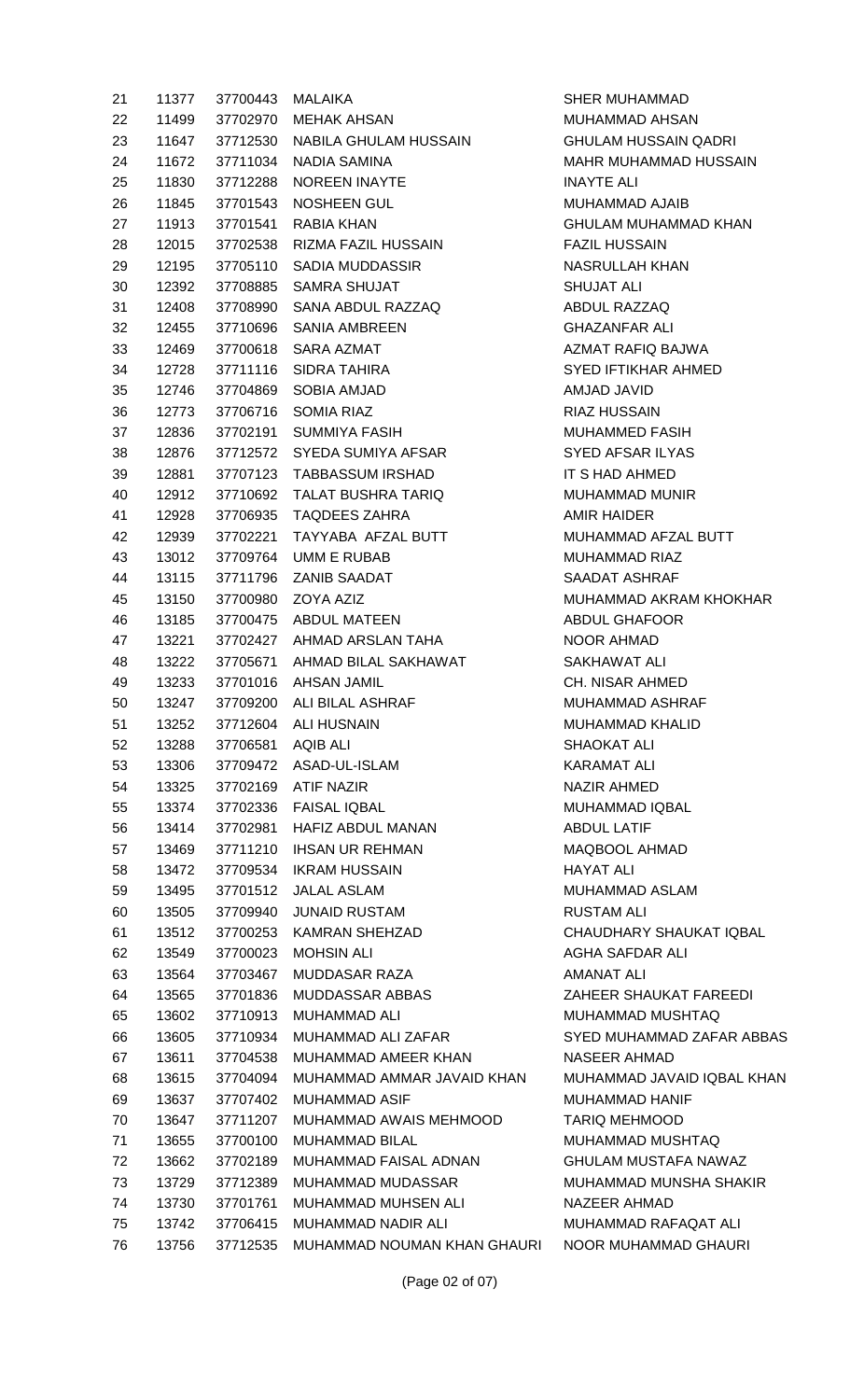| 77  | 13777 | 37702668       | MUHAMMAD RIZWAN                              | <b>MUH</b>       |
|-----|-------|----------------|----------------------------------------------|------------------|
| 78  | 13856 | 37702161       | MUHAMMAD WAQAS MUSHTAQ                       | <b>MUH</b>       |
| 79  |       | 13892 37701434 | MUZAMMIL TAIMOOR                             | <b>BASI</b>      |
| 80  | 13901 | 37703968       | NADEEM AHMED                                 | <b>MUH</b>       |
| 81  | 13923 | 37706500       | NAVEED ASHRAF                                | <b>MUH</b>       |
| 82  | 14009 | 37700083       | SALMAN HASEEB                                | <b>HASI</b>      |
| 83  | 14013 | 37700725       | SAMI ULLAH                                   | <b>MUH</b>       |
| 84  | 14026 | 37707459       | SHAHAB RIAZ                                  | <b>RIAZ</b>      |
| 85  | 14031 |                | 37703057 SHAHID ALI                          | <b>MUH</b>       |
| 86  | 14051 | 37703313       | SHEHNAM PERVAIZ                              | PER <sup>1</sup> |
| 87  | 14059 |                | 37704491 SOHAIB AHMAD                        | <b>MUH</b>       |
| 88  | 14102 | 37700981       | <b>TOUSEEF YOUNUS</b>                        | <b>MUH</b>       |
| 89  | 14106 | 37708483       | UMAIR KHALID                                 | <b>KHAI</b>      |
| 90  | 14129 | 37701982       | USMAN ZAHID IQBAL                            | ZAHI             |
| 91  | 14165 |                | 37705177 ZAFAR UZ ZAMAN                      | <b>MUH</b>       |
| 92  | 14180 | 37707465       | <b>ZEESHAN BILAL</b>                         | <b>MUH</b>       |
| 93  | 14185 | 37700999       | <b>ZIA AMEEN</b>                             | <b>SHEI</b>      |
| 94  | 20324 |                | 37709377 KALSOOM BIBI                        | AUR.             |
| 95  | 20345 |                | 37702127 LARAIB AFZAL                        | <b>MUH</b>       |
| 96  | 20386 | 37707378       | MARIA SHEHAR BANO                            | <b>SYEI</b>      |
| 97  | 20414 | 37710087       | MEHWISH BIBI                                 | RAJ/             |
| 98  | 20553 | 37704990       | RAMSHA KAZMI                                 | <b>SYEI</b>      |
| 99  | 20591 | 37712318       | SABA NASIM                                   | <b>MUH</b>       |
| 100 | 20598 | 37712637       | SABEEN NASIRA                                | <b>ZAH</b>       |
| 101 | 20635 | 37708692       | <b>SAIRA BIBI</b>                            | <b>GUL</b>       |
| 102 | 20640 | 37708466       | SAJAL ZAFAR                                  | ZAF/             |
| 103 | 20706 |                | 37704155 SEEMAB SHOUKAT                      | <b>SHO</b>       |
| 104 | 20855 | 37702841       | <b>TEHMINA KOUSAR</b>                        | FAZ/             |
| 105 | 20875 | 37712000       | UZMA ABDUL AZIZ                              | <b>ABDI</b>      |
| 106 | 20928 |                | 37704458 ABDULLAH ZUBAIR                     | <b>MUH</b>       |
| 107 | 20947 | 37702131       | <b>ASIF NAWAZ</b>                            | <b>AHM</b>       |
| 108 | 20949 | 37706411       | ATTA UR REHMAN                               | RAB              |
| 109 | 20963 |                | 37710140 FARAN NAWAZ KHAN                    | <b>SHAI</b>      |
| 110 | 21009 | 37700703       | <b>MUHAMMAD AHSAN</b>                        | CH <sub>N</sub>  |
| 111 | 21011 | 37701030       | MUHAMMAD AMIR SHAHZAD                        | <b>BAS</b>       |
| 112 | 21033 | 37707565       | <b>MUHAMMAD IMRAN HAIDER</b>                 | <b>MUH</b>       |
| 113 | 21054 | 37710586       | MUHAMMAD UBAID                               | <b>MUH</b>       |
| 114 | 21058 | 37700039       | MUHAMMAD USMAN AJMAL                         | <b>MUH</b>       |
| 115 | 21087 | 37702777       | <b>SALMAN WAHEED</b>                         | <b>ABDI</b>      |
| 116 | 21099 | 37703628       | <b>SYED ALI AKBAR</b>                        | <b>SYEI</b>      |
| 117 | 30067 | 37712180       | AMEENA BATOOL                                | <b>PRO</b>       |
| 118 | 30097 | 37707836       | ANAM FIDA                                    | <b>FIDA</b>      |
| 119 | 30435 | 37708196       | <b>HUMA ALTAF</b>                            | <b>CHA</b>       |
| 120 | 30469 | 37701319       | IQRA KHAN                                    | AKH <sup>-</sup> |
| 121 | 30665 | 37703575       | MASHAAL AMAN                                 | AMA              |
| 122 | 30760 | 37712148       | NAGEENA ALEEM                                | <b>MUH</b>       |
| 123 | 30902 | 37706702       | RAFIA ZUBBIR                                 | <b>MUH</b>       |
|     |       |                | <b>REDA AHMAD</b>                            | <b>AHM</b>       |
| 124 | 30923 | 37710800       |                                              |                  |
| 125 | 30995 |                | 37704767 SABA NOOR HUSSAIN                   | <b>NOO</b>       |
| 126 | 31250 | 37708501       | <b>SHAN SHEHZADI</b>                         | <b>HAJI</b>      |
| 127 | 31310 | 37707794       | <b>SIDRA MOEEN</b>                           | <b>MOE</b>       |
| 128 | 31441 | 37712310       | <b>TEHSEEN RAZA</b>                          | <b>NUSI</b>      |
| 129 | 31545 | 37702242       | ZUBAIDA NIAZ<br>AON MUHAMMAD*SPECIAL PERSON* | <b>NIAZ</b>      |
| 130 | 31553 | 37709835       |                                              | <b>ASHI</b>      |
| 131 | 31578 | 37701010       | AAMIR HUSSAIN                                | <b>SABI</b>      |
|     |       |                | 132 31624 37701525 ALI JAMSHAID RAO          | <b>JAMS</b>      |

MUHAMMAD ALI MUHAMMAD MUSHTAQ BASHEER AHMAD **MUHAMMAD SHAFIE** MUHAMMAD ASHRAF HASEEB UR REHMAN MUHAMMAD RAFIQUE MUHAMMAD YOUSAF PERVAIZ AHMED MUHAMMAD IDREES MUHAMMAD YOUNUS KHALID MEHMOOD ZAHID IQBAL MUHAMMAD AMIN MUHAMMAD TUFAIL SHEIKH SHOUKAT HAYAT AURANGZEB ANWAR MUHAMMAD AFZAL SYED MUHAMMAD SHOAIB RAJA GULZAR SYED ASAD ALI KAZMI MUHAMMAD NASIM ZAHOOR AHMED GULZAR MUHAMMAD ZAFAR IQBAL KHAWAJA SHOUKAT ALI FAZAL HUSSAIN ABDUL AZIZ MUHAMMAD ZUBAIR MALIK AHMED NAWAZ RAB NAWAZ MALIK SHAH NAWAZ KHAN CH MUHAMMAD YAQOOB BASHIR AHMED MUHAMMAD ZAFAR ARSHAD MUHAMMAD TAHIR MUHAMMAD AJMAL ABDUL WAHEED SYED MUMTAZ HUSSAIN NAQVI PROF ANEES AHMAD ANSARI FIDA HUSSAIN CHAUDHRI ALTAF HUSSAIN AKHTAR HUSSAIN AMAN ULLAH TAHIR MUHAMMAD ALEEM MUHAMMAD ZUBBIR AHMAD ALI NOOR HUSSAIN HAJI MUHAMMAD YAAR MOEEN-UL-DIN NUSRAT RAZA NIAZ AHMAD 130 31553 37709835 AON MUHAMMAD**\*SPECIAL PERSON\*** ASHIQ HUSSAIN SABIR HUSSAIN JAMSHAID ALI

(Page 03 of 07)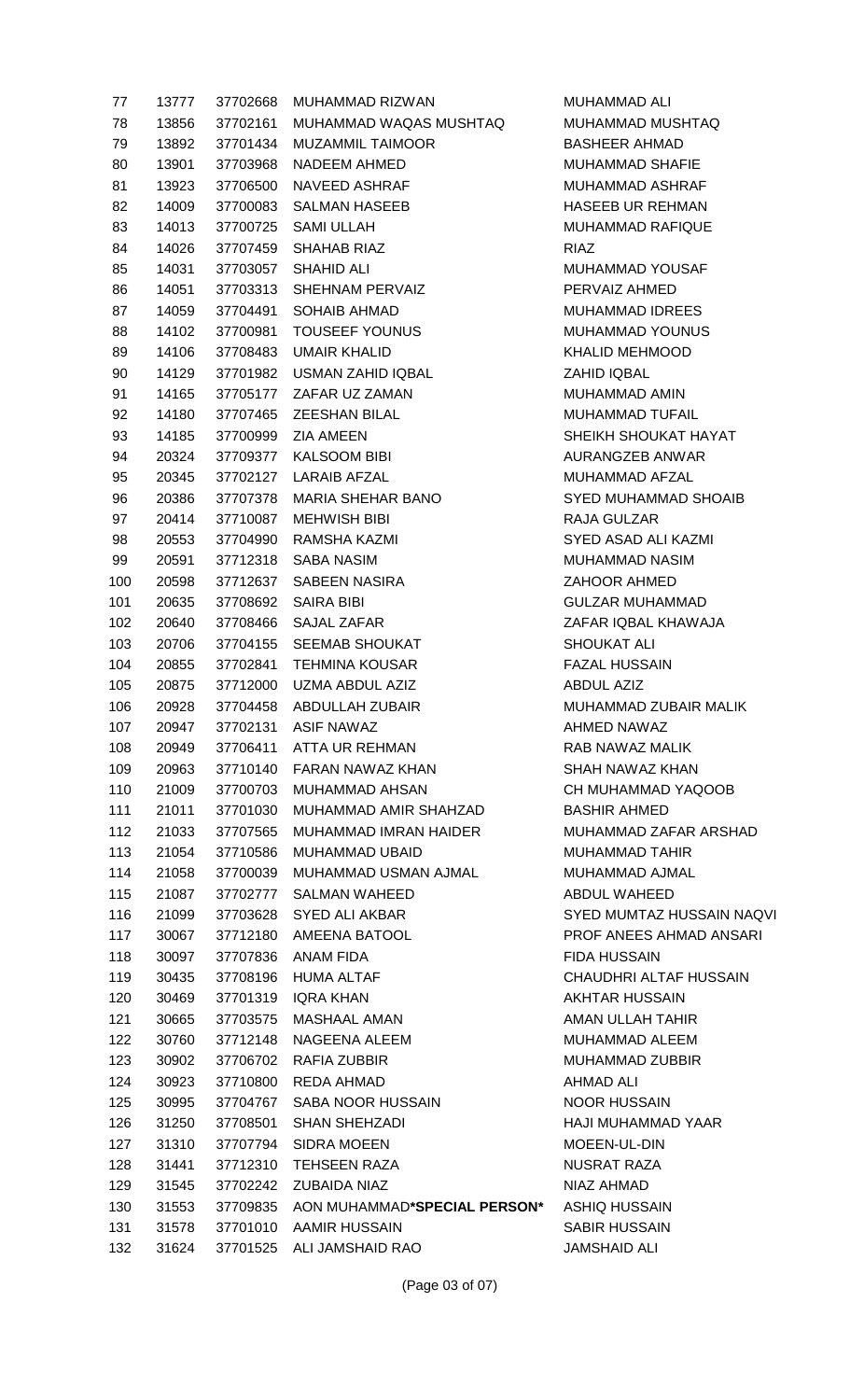| 133 | 31627 | 37704097          | <b>ALI SALMAN</b>                     | M              |
|-----|-------|-------------------|---------------------------------------|----------------|
| 134 | 31628 | 37700904          | <b>ALI TAIMOOR</b>                    | DI             |
| 135 | 31646 | 37712616          | AQDAS HUSSAIN AHSAN                   | DI             |
| 136 | 31676 | 37712335          | <b>FAHAD ABBAS</b>                    | GI             |
| 137 | 31725 | 37711508          | HAFIZ MUHAMMAD AZHER BHATTI           | M              |
| 138 | 31817 | 37706264          | <b>MUHAMMAD AFZAL</b>                 | M              |
| 139 | 31822 | 37708492          | MUHAMMAD AHMED KHAN                   | GI             |
| 140 | 31830 | 37711039          | MUHAMMAD ALEEM ULLAH                  | M              |
| 141 | 31831 | 37710412          | <b>MUHAMMAD ALI</b>                   | AI             |
| 142 | 31894 | 37712642          | MUHAMMAD GULRAIZ ASHRAF               | M              |
| 143 | 31933 | 37710694          | <b>MUHAMMAD ISHAQ</b>                 | M              |
| 144 | 31975 | 37708304          | <b>MUHAMMAD NABEEL</b>                | M,             |
| 145 | 31994 | 37707270          | <b>MUHAMMAD RAZA</b>                  | M              |
| 146 | 32008 | 37706866          | MUHAMMAD SAJID SULTAN                 | Sι             |
| 147 | 32037 | 37710147          | <b>MUHAMMAD TANVEER</b>               | M              |
| 148 | 32040 | 37710996          | MUHAMMAD TARIQ SAEED                  | S/             |
| 149 | 32140 | 37706493          | <b>SAFDAR ABBAS</b>                   | Al             |
| 150 | 32193 | 37705782          | SYED ALI HAIDER SHAH                  | S'             |
| 151 | 32197 | 37700262          | SYED MUHAMMAD WAQAR ALI               | S'             |
|     |       |                   |                                       | Al             |
| 152 | 32207 | 37700869          | <b>UMAIR HASSAN</b>                   | IM             |
| 153 | 40194 | 37704541          | <b>BUSHRA SOHAIL</b>                  | M              |
| 154 | 40225 | 37712640          | <b>FARYAL GOHAR</b>                   | DI             |
| 155 | 40374 | 37707273          | KHOLA WAHEED                          | W              |
| 156 | 41218 | 37711065          | MUHAMMAD NAUMAN MAJEED KHAN           | S <sub>l</sub> |
| 157 | 41241 | 37710978          | MUHAMMAD SALIM WALI MUHAMMAD          | W              |
| 158 | 41244 | 37703585          | MUHAMMAD SHABAZ                       | Al             |
| 159 | 41286 | 37712717          | MUZAMMAL FAYYAZ                       | F/             |
| 160 | 50225 | 37705063          | RABIA ALAM                            | DI             |
| 161 | 50433 | 37711728          | <b>AMIR NAZIR</b>                     | N              |
| 162 | 50505 |                   | 37704441 MUHAMMAD ARSHAD              | S/             |
| 163 | 50533 |                   | 37705215 MUHAMMAD JALIL               | F/             |
| 164 | 50592 |                   | 37711453 RASHID ALI                   | B/             |
| 165 | 50619 | 37703595          | <b>SHOAIB IQBAL</b>                   | M              |
| 166 | 60102 |                   | 37711861 AMNA MOEEN                   | M              |
| 167 | 60163 | 37707011          | ANUM ZULFIQAR                         | Ζl             |
| 168 | 60181 | 37701026          | <b>AQSA MAJEED</b>                    | Al             |
| 169 | 60197 | 37701480          | AROOJ FATIMA                          | H              |
| 170 | 60202 | 37707302          | ASBA RAMZAN                           | M              |
| 171 | 60465 | 37705828          | HIRA ASHIQ                            | AS             |
| 172 | 60487 | 37711947          | <b>HUMERA RAFIQ</b>                   | M              |
| 173 | 60519 | 37709640          | <b>IQRA KALSOOM</b>                   | S <sub>l</sub> |
| 174 | 60580 | 37712025          | JAVARIA SADAF                         | Al             |
| 175 | 60747 | 37705825          | <b>MEHWISH BARI</b>                   | AI             |
| 176 | 60816 |                   | 37706181 NABILA KAUSAR                | Ζl             |
| 177 | 60913 |                   | 37708681 NOOR UL HUDA                 | M              |
| 178 | 61135 | 37705470          | SAIRA HASSAN                          | M              |
| 179 | 61647 | 37701901          | <b>ARFAN ARSHAD</b>                   | M              |
| 180 | 61701 | 37706044 FIAZ ALI |                                       | N              |
| 181 | 61712 | 37712172          | <b>GHULAM SABIR</b>                   | G              |
| 182 | 61720 |                   | 37706888 HAFIZ MUHAMMAD QADIR HUSSAIN | M              |
| 183 | 61745 |                   | 37710455 IRFAN AHMED YASIR            | Aľ             |
| 184 | 61757 |                   | 37701201 KASHIF AFRAZ RAI             | R              |
| 185 | 61787 | 37711891          | <b>MOHIODIN FARHAN</b>                | U              |
| 186 | 61793 |                   | 37701519 MUHAMMAD FAHEEM              | H              |
| 187 | 61829 |                   | 37709323 MUHAMMAD AWAIS               | KI             |

UHAMMAD SIDDIQUE SHAHID R. MUHAMMAD ABBAS ILAWAR HUSSAIN **HULAM ABBAS** UHAMMAD SHAFI BHATTI UHAMMAD BOOTA HULAM NABI TABASSUM UHAMMAD ISMAIL BDUL MAJEED UHAMMAD ASHRAF 0IN-UD-DIN **ALIK MUHAMMAD AMEEN** UNAWER HUSSAIN ULTAN MEHMOOD IUHAMMAD HUSSAIN AEED AHMAD HMAD BAKHSH YED RIAZ HUSSAIN SHAH YED MUHAMAMD QUDRAT-UL-ALLAH **IDAD HUSSAIN** IUHAMMAD HANIF R. ILAM UD DIN AHEED-UD-DIN HAHID MAJEED KHAN ALI MUHAMMAD LLAH YAR AYYAZ AHMED R MUHAMMAD AFZAL BUZDAR AZIR AHMAD AJJAD AHMAD AIZ MUHAMMAD ARKAT ALI UHAMMAD IQBAL 10 BEN UL HAQ ULFIQAR ALI BDUL MAJEED ABIB HUSSAIN UHAMMAD RAMZAN SHIQ HUSSAIN IUHAMMAD RAFIQ HOUKAT ALI HMAD NAWAZ BDUL BARI ALVI ULFIQAR ALI UHAMMAD RAMZAN IAN AHMAD HASSAN IUHAMMAD ARSHAD KHAN AZEER HUSSAIN **HULAM RSOOL** UHAMMAD SHABBIR HUSSAIN MAN ULLAH AI MUHAMMAD ASLAM MER HAYAT AMID ALI HUSHI MUHAMMAD DOGAR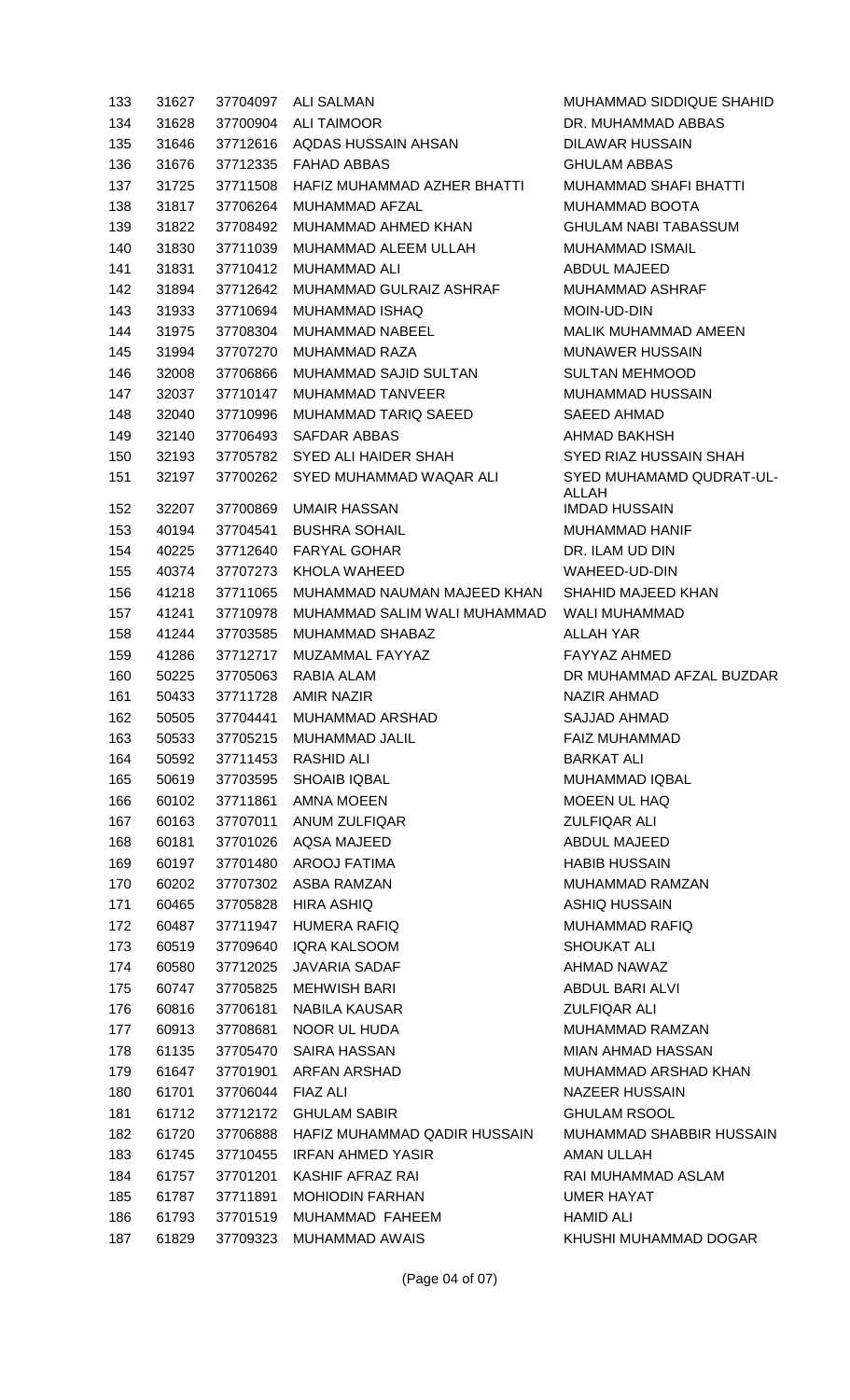| 188 | 61834 | 37712675 | MUHAMMAD AZEEM SHAFQAT   | SHAFQAT ALI            |
|-----|-------|----------|--------------------------|------------------------|
| 189 | 61904 | 37709885 | MUHAMMAD NAVEED          | <b>BASHIR AHMAD</b>    |
| 190 | 61971 | 37709621 | <b>MUHAMMAD USMAN</b>    | <b>BASHIR AHMAD</b>    |
| 191 | 62032 | 37709233 | <b>NAEEM MAHMOOD</b>     | <b>KHALID MAHMOOD</b>  |
| 192 | 62063 | 37712326 | RIAZ NADEEM              | <b>ABDUL GHAFFAR</b>   |
| 193 | 62102 | 37711697 | <b>SHAHBAZ HAIDER</b>    | MAQBOOL HUSSAIN        |
| 194 | 62131 | 37712475 | <b>TAHIR MAHMOOD</b>     | <b>MAHMOOD AKHTAR</b>  |
| 195 | 62154 | 37700659 | WAQAR AHMAD ABID         | <b>AHMAD ALI GHAZI</b> |
| 196 | 70055 | 37710892 | <b>ASIF LATIF</b>        | <b>ABDUL LATIF</b>     |
| 197 | 70069 | 37706421 | DANIYAL HASSAN           | MUHAMMAD ABDULL        |
| 198 | 70096 | 37711740 | HASNAT AHMAD             | <b>GHULAM HUSSAIN</b>  |
| 199 | 70098 | 37705616 | <b>IRFAN ALI</b>         | ZAFAR AHMAD            |
| 200 | 70103 | 37702067 | KAMRAN ALI               | <b>MUREED HUSSAIN</b>  |
| 201 | 70110 | 37702003 | M UMAIR YOUNAS           | <b>MYOUNAS</b>         |
| 202 | 70111 | 37703527 | <b>MAJID WASEEM</b>      | MUHAMMAD AZAM          |
| 203 | 70161 | 37712108 | MUHAMMAD HAMMAD M.YAQOOB | <b>MUHAMMAD YAQOOB</b> |
| 204 | 70266 | 37712216 | <b>SAIF ULLAH</b>        | MUHAMMAD ZAMAN         |
| 205 | 70268 | 37708124 | <b>SAJED HUSSAIN</b>     | MUHAMMAD AKRAM         |
| 206 | 70300 | 37709341 | SYED TAHIR HUSSAIN SHAH  | MUHAMMAD RIAZ HU       |
| 207 | 70316 | 37700330 | <b>ZEESHAN AKBAR</b>     | MUHAMMAD AKBAR         |
| 208 | 70346 | 37708326 | <b>AISHA BIBI</b>        | SHAFIQUE AHMAD         |
| 209 | 70347 | 37708396 | <b>AITA AMBREEN</b>      | MUHAMMAD SAEED         |
| 210 | 70370 | 37706712 | <b>ANAM NAEEM</b>        | <b>NAEEM MALIK</b>     |
| 211 | 70438 | 37705451 | <b>FAKHRA RAMZAN</b>     | MUHAMMAD RAMZAN        |
| 212 | 70471 | 37705975 | <b>GHAZAL AMAN KHAN</b>  | ABID ULLAH KHAN        |
| 213 | 70502 | 37701037 | IFRA ZAHID*NON-MUSLIM*   | <b>ZAHID EMMANUEL</b>  |
| 214 | 70747 | 37710379 | SABIAH QANDEEL           | SIBGHAT ULLAH QAN      |
| 215 | 70810 | 37710051 | <b>SANA IFTIKHAR</b>     | <b>IFTIKHAR AHMAD</b>  |
| 216 | 70930 | 37711266 | TEHMEENA BUSHRA          | MUHAMMAD LATIF         |
| 217 | 70938 | 37712011 | <b>TUBA ASHIQ</b>        | <b>ASHIQ HUSSAIN</b>   |
| 218 | 70957 | 37703205 | <b>WAJEEHA ASHRAF</b>    | <b>MUHAMMAD ASHRAF</b> |
|     |       |          |                          |                        |

SHAFQAT ALI BASHIR AHMAD BASHIR AHMAD KHALID MAHMOOD ABDUL GHAFFAR MAQBOOL HUSSAIN MAHMOOD AKHTAR AHMAD ALI GHAZI ABDUL LATIF MUHAMMAD ABDULLAH **GHULAM HUSSAIN** ZAFAR AHMAD MUREED HUSSAIN M YOUNAS MUHAMMAD AZAM MUHAMMAD YAQOOB MUHAMMAD ZAMAN MUHAMMAD AKRAM MUHAMMAD RIAZ HUSSAIN SHAH MUHAMMAD AKBAR SHAFIQUE AHMAD MUHAMMAD SAEED NAEEM MALIK MUHAMMAD RAMZAN ABID ULLAH KHAN 213 70502 37701037 IFRA ZAHID**\*NON-MUSLIM\*** ZAHID EMMANUEL SIBGHAT ULLAH QANDEEL IFTIKHAR AHMAD MUHAMMAD LATIF ASHIQ HUSSAIN

#### **SPECIAL PERSONS QUOTA**

| <u>SR.</u><br><u>NO.</u> | <b>ROLL</b><br>NO. | <b>DIARY</b><br>NO. | <b>NAME OF THE CANDIDATE</b> | <b>FATHER'S NAME</b>   |
|--------------------------|--------------------|---------------------|------------------------------|------------------------|
| 219                      | 10010              | 37706428            | SAFIA NAWAZ                  | MUHAMMAD NAWAZ         |
| 220                      | 10041              | 37701491            | SHAHBAZ MURTAZA              | NOOR AHMAD             |
| 221                      | 20008              | 37700964            | <b>SANA SIDDIQUE</b>         | MUHAMMAD SIDDIQUE      |
| 222                      | 20921              | 37700069            | <b>MUHAMMAD FAISAL</b>       | MUHAMMAD ISHAQ         |
| 223                      | 20923              | 37700037            | RIZWAN AFZAL                 | MUHAMMAD AFZAL         |
| 224                      | 31566              | 37700839            | MUHAMMAD SARFRAZ BASHIR      | <b>BASHIR HUSSAIN</b>  |
| 225                      | 31569              | 37700156            | MUHAMMAD USMAN               | <b>MUHAMMAD SHARIF</b> |
| 226                      | 60004              | 37712598            | <b>FAIZA TARIQ</b>           | TARIO MASOOD           |
| 227                      | 60013              | 37706210            | UROOJ NAZ                    | ALLAH DITTA            |
| 228                      | 61578              | 37700010            | MUHAMMAD RASHID              | MUHAMMAD ANWAR         |

#### **MINORITY QUOTA**

| <u>SR.</u><br><u>NO.</u> | <b>ROLL</b><br>NO. | <b>DIARY</b><br><u>NO.</u> | <b>NAME OF THE CANDIDATE</b> | <b>FATHER'S NAME</b>  |
|--------------------------|--------------------|----------------------------|------------------------------|-----------------------|
| 229                      | 10056              |                            | 37706624 ABEER ZAFAR         | MUHAMMAD ZAFAR IQBAL  |
| 230                      | 10283              |                            | 37701197 ANCHIL GREEPHAN     | <b>GREEPHAN AFTAB</b> |
| 231                      | 10321              | 37700808                   | ANJLA YAQOOB                 | <b>YAQOOB</b>         |
| 232                      | 11237              |                            | 37704164 KIRAN ALFRAD        | ALFRAD                |
|                          |                    |                            |                              |                       |

(Page 05 of 07)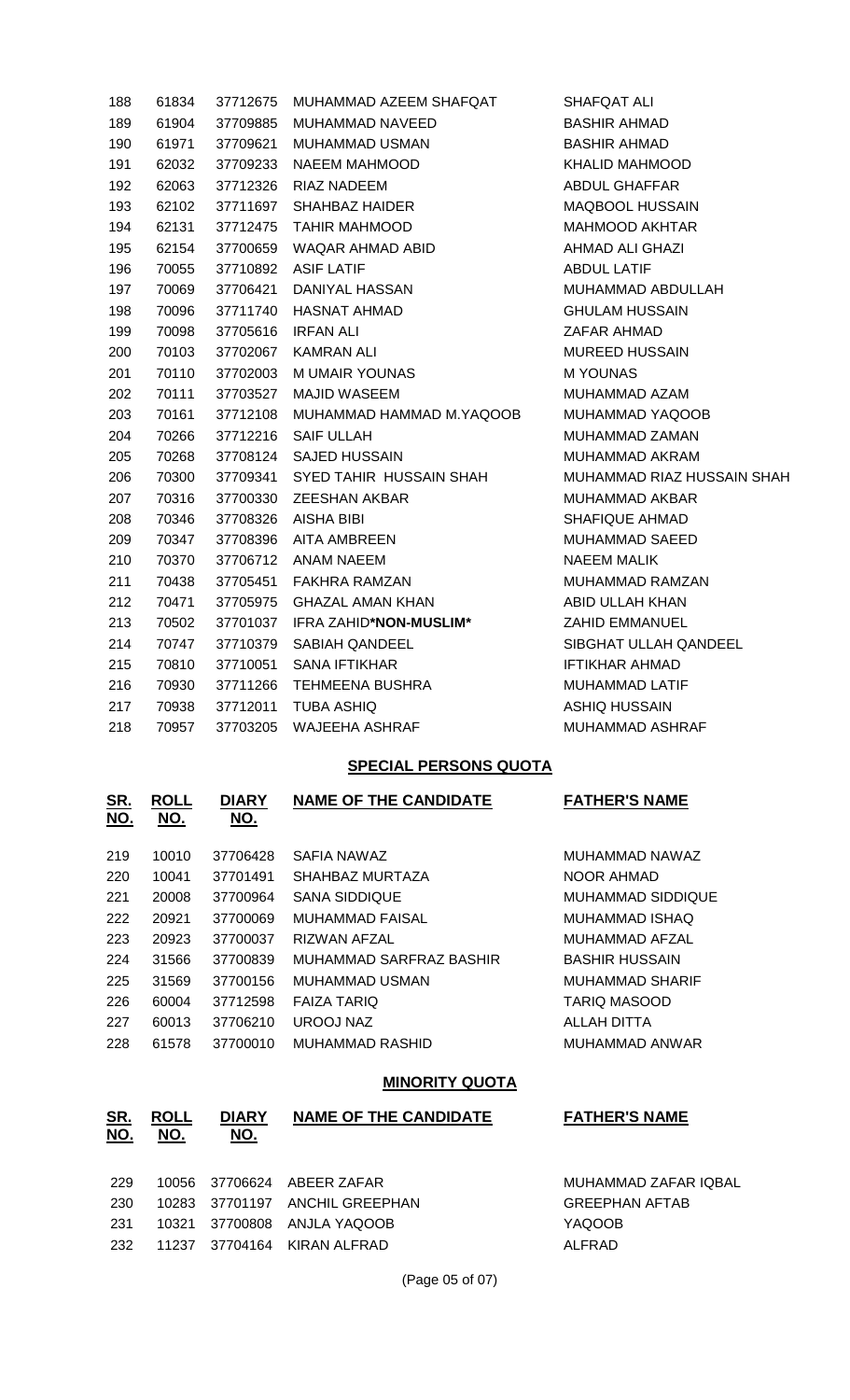| 233 | 11371 | 37701984 | <b>MAIRA ANJUM</b>               | ANEEL ANJUM         |
|-----|-------|----------|----------------------------------|---------------------|
| 234 | 11749 | 37710381 | NAYYAR IQBAL                     | <b>IQBAL MASIH</b>  |
| 235 | 11843 | 37703564 | NOSHEEN DANIEL                   | <b>DANIEL MASIH</b> |
| 236 | 13897 | 37701437 | NABEEL JAVAID                    | JAVAID MASIH        |
| 237 | 14143 | 37701970 | <b>WAQAS</b>                     | <b>JOHN JAVED</b>   |
| 238 | 14162 | 37711162 | YOUHANA AMEER                    | AMEER MASIH         |
| 239 | 20934 | 37711680 | AMMAR AHMAD                      | DAWOOD AHMAD        |
| 240 | 30582 | 37707520 | LEENA KASHIF                     | LEWIS LEIVERS       |
| 241 | 61777 |          | 37701517 MALIK MUHAMMAD ABDULLAH | MALIK AHYA UD DIN   |
| 242 | 70799 | 37711249 | <b>SAMIA TUL QURAN</b>           | NASRULLAH KHAN      |
| 243 | 70982 | 37702831 | <b>ZERISH ROBIN</b>              | <b>ROBIN</b>        |
|     |       |          |                                  |                     |

## **WOMEN QUOTA**

| <u>SR.</u><br><u>NO.</u> | <b>ROLL</b><br><u>NO.</u> | <b>DIARY</b><br><u>NO.</u> | <b>NAME OF THE CANDIDATE</b> | <b>FATHER'S NAME</b>         |
|--------------------------|---------------------------|----------------------------|------------------------------|------------------------------|
| 244                      | 10154                     | 37711079                   | AMBREEN SATTAR               | <b>ABDUL SATTAR</b>          |
| 245                      | 11024                     | 37708661                   | <b>IORA AFZAL</b>            | MUHAMMAD AFZAL               |
| 246                      | 11144                     | 37706352                   | <b>ISMAT PERVAIZ</b>         | PERVAIZ AKHTAR               |
| 247                      | 11182                     | 37702995                   | <b>KAINAT ASIF</b>           | <b>MUHAMMAD ASIF</b>         |
| 248                      | 11474                     | 37704220                   | <b>MARYAM JAMEEL</b>         | KHAWAJA MUHAMMAD JAMEEL      |
| 249                      | 11527                     | 37709098                   | <b>MEHWISH IRFAN</b>         | <b>IRFAN ALI HASHMI</b>      |
| 250                      | 11768                     | 37700287                   | NAZISH MAHMOOD               | MUHAMMAD MAHMOOD ALAM        |
| 251                      | 11800                     | 37703973                   | <b>NILAM SABA</b>            | <b>MUHAMMAD ARIF</b>         |
| 252                      | 12086                     | 37710989                   | SABA ISHAQ                   | MUHAMMAD ISHAQ               |
| 253                      | 12211                     | 37711155                   | <b>SADIA SALEEM</b>          | MUHAMMAD SALEEM RAZA         |
| 254                      | 12238                     | 37710143                   | SAHER MUSHTAQ                | MUSHTAQ AHMAD                |
| 255                      | 12626                     | 37705745                   | <b>SHAZIA NASEEM</b>         | <b>MUHAMMAD ASHRAF</b>       |
| 256                      | 12674                     | 37703554                   | <b>SIDRA</b>                 | <b>MEHMOOD AHMAD</b>         |
| 257                      | 13149                     | 37708305                   | <b>ZOUBIA KANWAL GILL</b>    | <b>BASHARAT ALI GILL</b>     |
| 258                      | 20014                     | 37708537                   | AARZOO KAUSAR                | <b>MUHAMMAD SHAKEEL</b>      |
| 259                      | 20089                     | 37710900                   | <b>ANIQA TANVEER</b>         | MUHAMMAD TANVEER-UL-HAQ      |
| 260                      | 20133                     | 37707264                   | ATTIKA ZAFAR                 | ZAFAR IQBAL                  |
| 261                      | 20177                     | 37707284                   | <b>FAIZA BIBI</b>            | MUHAMMAD AKBAR               |
| 262                      | 20203                     | 37704284                   | FARZANA SHAHEEN              | <b>GHULAM MUSTAFA</b>        |
| 263                      | 20250                     | 37707733                   | HINA MASOOD                  | <b>MASOOD AKHTAR SHAH</b>    |
| 264                      | 20370                     | 37702146                   | <b>MAIRAJ BIBI</b>           | <b>NIAZ HUSSAIN</b>          |
| 265                      | 20593                     | 37703962                   | SABA SHAFQAT                 | SHAFQAT MEHMOOD ALVI         |
| 266                      | 20709                     | 37711956                   | <b>SEHRISH ASHRAF</b>        | MUHAMMAD ASHRAF              |
| 267                      | 30127                     | 37712460                   | AQSA KANWAL                  | MUHAMMAD BASHIR AHMAD HASHMI |
| 268                      | 30534                     | 37707406                   | KANZUL IMAN IQBAL            | <b>IQBAL AHMED SHAIKH</b>    |
| 269                      | 31445                     | 37710651                   | <b>TOZEEBA AKBER</b>         | <b>ALI AKBER</b>             |
| 270                      | 31460                     | 37701722                   | UMM E HANI                   | MUHAMMAD JAHANGIR            |
| 271                      | 31495                     | 37710620                   | YUMNA REHMAN                 | MUHAMMAD ASLAM KHAN          |
| 272                      | 40290                     | 37712396                   | <b>HIRA JALIL</b>            | <b>JALIL KARIM KHAN</b>      |
| 273                      | 40636                     | 37712246                   | RUBINA SHAREEF               | <b>MUHAMMAD SHAREEF</b>      |
| 274                      | 60115                     | 37703956                   | ANAM ILYAS                   | MUHAMMAD ILYAS               |
| 275                      | 60510                     | 37705909                   | IQRA FARDOOS                 | <b>AKHTAR ALI</b>            |
| 276                      | 60515                     | 37707335                   | <b>IQRA IQBAL</b>            | MUHAMMAD IQBAL               |
| 277                      | 60713                     | 37703721                   | <b>MARIAM MAHMOOD</b>        | MAHMOOD UL HASSAN            |
| 278                      | 60929                     | 37705519                   | <b>QUDSIA ASIF</b>           | MUHAMMAD ASIF                |
| 279                      | 60934                     | 37707091                   | <b>QURA TUL AIN</b>          | ABDUL WAHEED                 |
| 280                      | 61028                     | 37703745                   | SABA ABBAS                   | MUHAMMAD ABBAS               |
| 281                      | 61466                     | 37710413                   | <b>TAHMINA MOEEN</b>         | MOEEN-UD-DIN                 |
|                          |                           |                            |                              |                              |